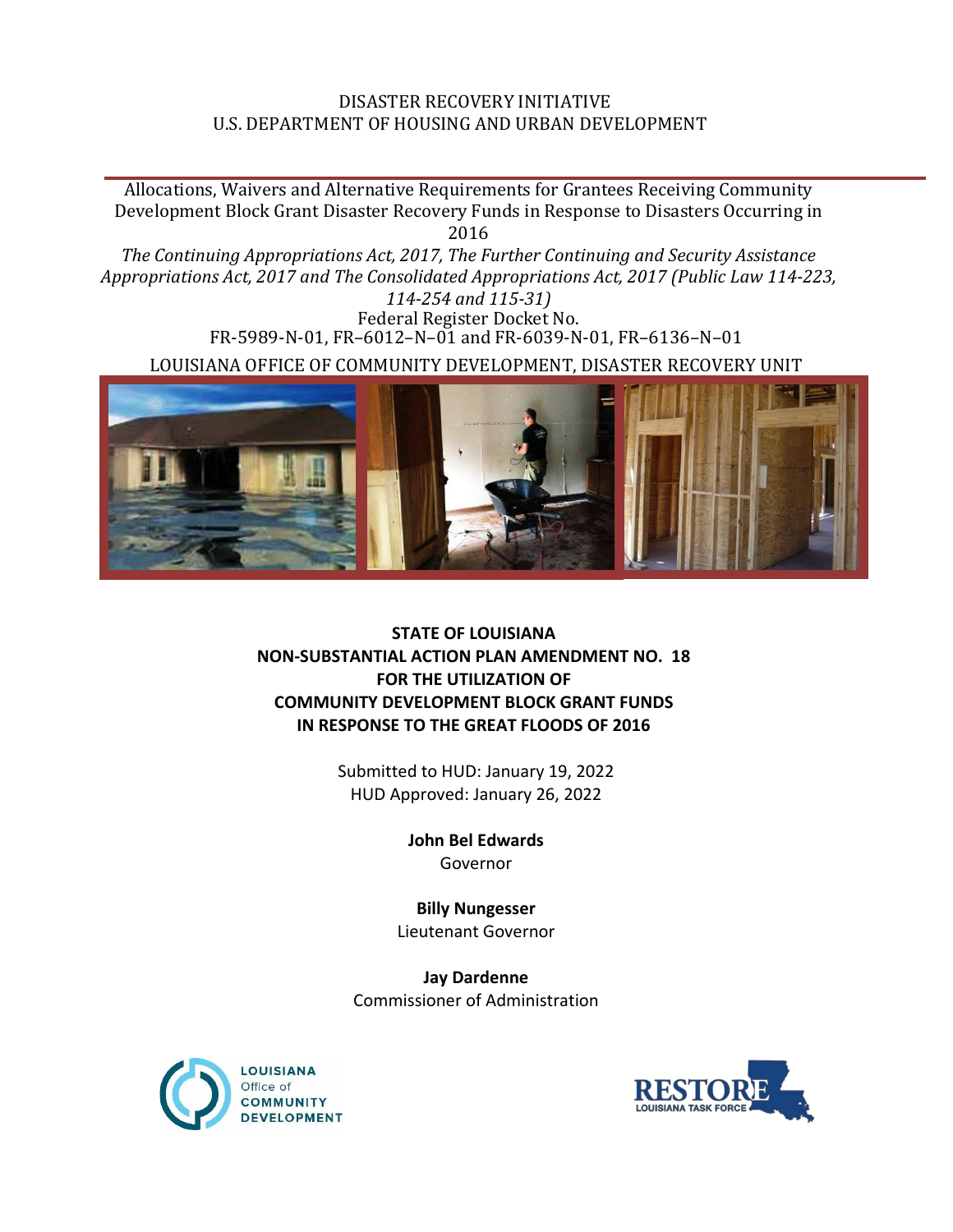## **A. Summary of Changes**

The purpose of Action Plan Amendment 18 is to clarify the administration and distribution of funds of the Piggyback Program. Action Plan Amendment 7, in addressing changes in the budget of the Piggyback Program, referenced that the State would implement the program through The Louisiana Housing Corporation (LHC). While the Office of Community Development has partnered with the LHC and entered sub-grants with LHC, implementation by the State will not be exclusively through LHC. Additionally, the award of loans to qualifying developments are primarily the competitive processes, but limited noncompetitive loans may be issued under policies developed by OCD. Per the state's Master Action Plan, this Amendment is considered non-substantial as it does not change the benefit or eligibility criteria, add or delete an activity, or reallocate more than \$5,000,000.